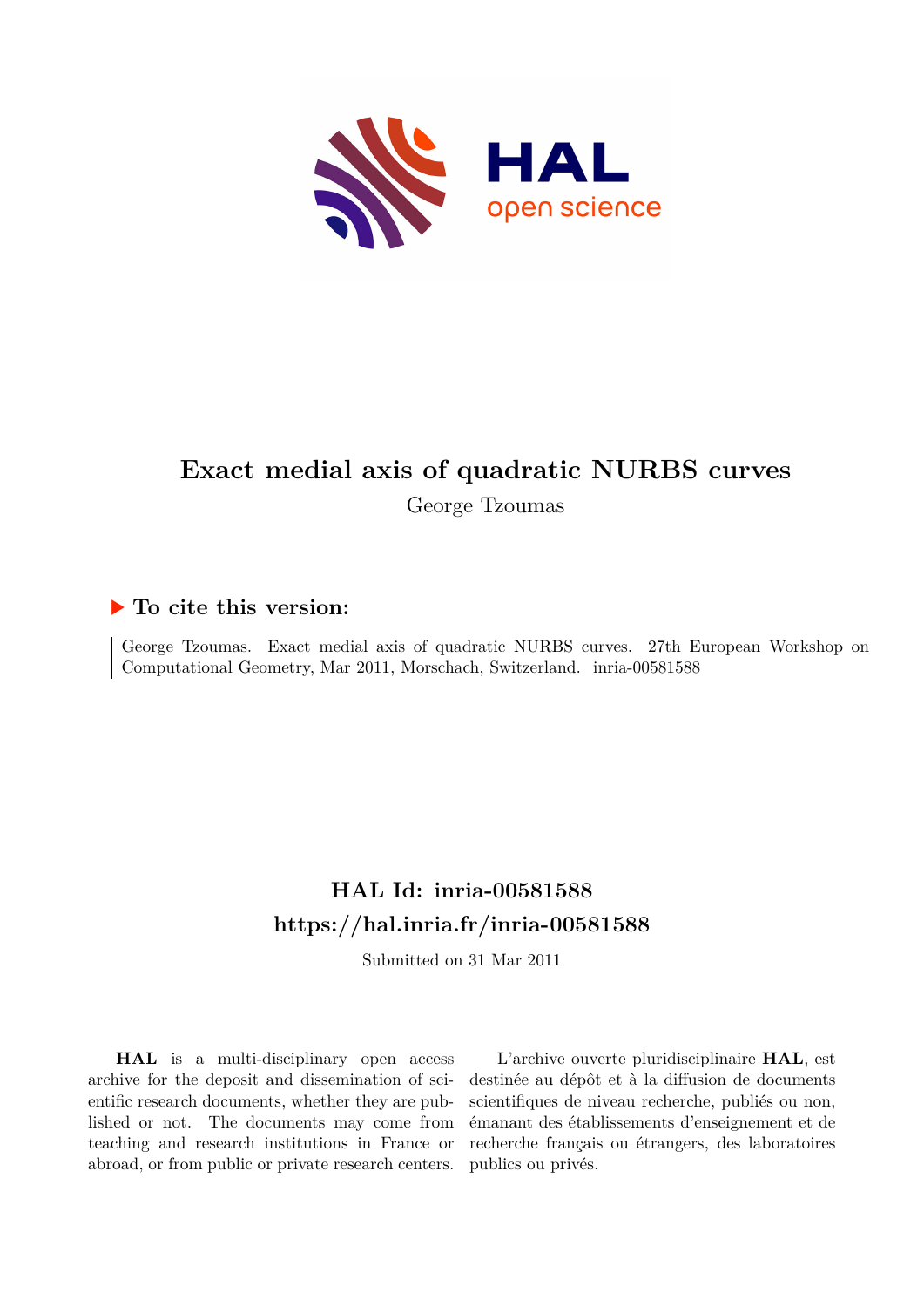### Exact medial axis of quadratic NURBS curves

George M. Tzoumas<sup>∗</sup>

#### Abstract

We study the problem of the exact computation of the medial axis of planar shapes the boundary of which is defined by piecewise conic arcs. The algorithm used is a tracing algorithm, similar to existing numeric algorithms. We trace the medial axis edge by edge. Instead of keeping track of points on the medial axis, we are keeping track of the corresponding footpoints on the boundary curves, thus dealing with bisector curves in parametric space. We exploit some algebraic and geometric properties of the bisector curves that allow for efficient trimming and we represent bifurcation points via their associated footpoints on the boundary, as algebraic numbers. The algorithm computes the correct topology of the medial axis identifying bifurcation points of arbitrary degree.

#### 1 Introduction

The *medial axis* (MA) of an object can be defined as the locus of the centres of maximal bitangent disks and was originally introduced by [1]. The medial axis of a simple closed shape has a tree-like structure that provides an efficient shape representation. Along with a radius function, the MA allows for restoration of the original object, an operation called *medial axis transform* (MAT).

Due to its wide range of applications in biology, path planning and pattern analysis it has been studied extensively [4, 3, 11]. However most efforts consist of numerical algorithms to trace the bisector curves. Another approach is to approximate the boundary of the shape with simpler curves or line segments. However the resulting MA may require expensive postprocessing, or be incorrect, as it is very sensitive to perturbations of the boundary of the shape.

Recently, with the availability of algebraic libraries and faster CPUs, there has been interest in exact algorithms following the exact computation paradigm. Successful examples of this approach are the exact and efficient arrangement of conic arcs and the Voronoi diagrams of circles and ellipses [7].

Following this trend, we apply exact computation techniques to the problem of medial axis computation. In theory, one can study some algebraic system and map the problem to the study of an arrangement of algebraic curves, parts of which are the medial axis edges. However, this can lead to highly inefficient computations due to the degree and bitsize explosion of the computed quantities. Therefore, we focus on the parametric representation of the shape, trying to understand the deeper relation between simple geometric constructions (like the tangent line and the circle of curvature) and the parametric bisector curves.

We chose to use a simple  $O(N^2)$  algorithm that also works with objects with holes. The algorithm includes a tracing step which we substitute with an exact one. Therefore, no tracing is included and all critical points are guaranteed to be identified. The idea is to start tracing the medial axis, always computing the next branching or terminal point in one step. The algorithm used is adapted from [12]. The branching point is the center of a maximal disk that is tangent to at least three distinct footpoints, while a terminal point corresponds to a local curvarture maximum ([4]). We work in the parametric space, in a manner similar to [13], however for efficient trimming of the bisector curves we exploit some algebraic and geometric properties.

#### 2 Representation

The input is a simply connected closed shape consisting of a sequence of NURBS curves of degree 2, that is, conic arcs. The shape may contain holes, that are also piecewise conic arcs themselves. We follow the notation of [10]. The reason we focus on degree 2 NURBS curves is that they are powerful enough to express a wide variety of curves (elliptic, circular, hyperbolic, parabolic arcs) while keeping the algebraic complexity within reasonable bounds at the same time (comparison of algebraic numbers of degree 184 in the worst case). Given three control points  $P_0$ ,  $P_1$ ,  $P_2$ and a shape factor  $s$  (cf. Fig. 1), we represent a conic arc, parametrized by t, from  $P_0$  to  $P_2$  through  $P_1$  as

$$
\mathbf{C}(t) = \frac{(1-t)^2 \mathbf{P_0} + 2t(1-t)\frac{s}{1-s} \mathbf{P_1} + t^2 \mathbf{P_2}}{(1-t)^2 + 2t(1-t)\frac{s}{1-s} + t^2}, \ t \in [0,1].
$$

As parameter  $t$  traces the arc, we assume that the interior of the shape lies always on the left. Therefore, convex boundary arcs have positive or CCW orientation, while concave boundary curves have negative or CW orientation. The control points have the property that the segments  $P_0P_1$  and  $P_1P_2$  are tangent to  $P_0$  and  $P_2$  respectively. Note that  $C(0) = P_0$  and  $C(1) = P_2$ . When  $s < 1/2$  we have an ellipse, when

<sup>∗</sup>INRIA Nancy Grand-Est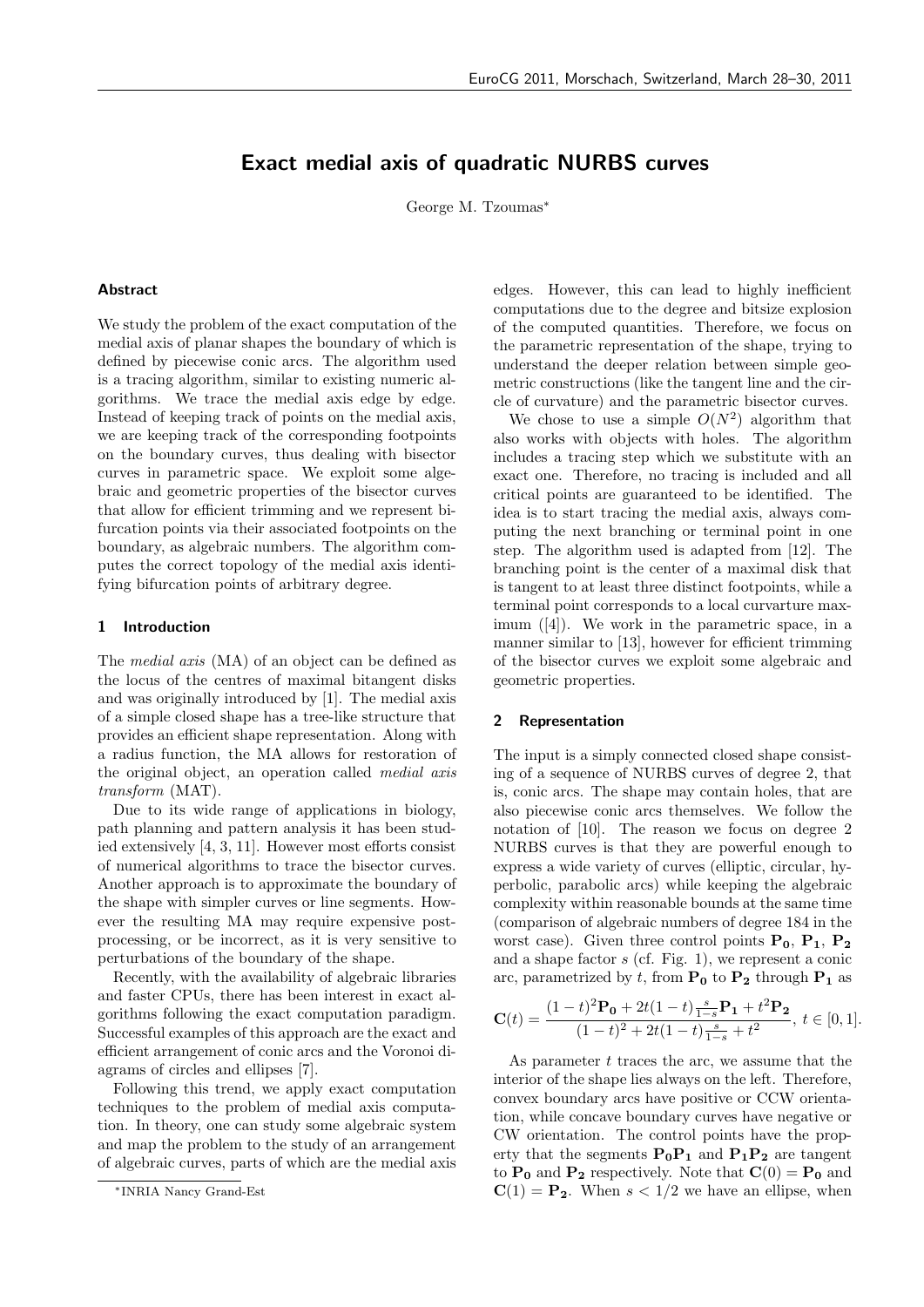$s = 1/2$  we have a parabola, and  $1/2 < s < 1$  yields a hyperbola, as shown in Fig. 1.



Figure 1: Definition of a quadratic NURBS arc.

#### 3 Bisector curves

Each point on the medial axis is the center of a disk tangent to at least two points of the boundary of the shape. Therefore, the points of the medial axis lie on bisector curves of planar rational curves, or on bisector curves of a point and a curve. They may also lie on the self-bisector of a single curve. The bisector curve of planar rational curves is an algebraic curve and can be defined implicitly in the parametric space as the common intersection of the normal lines at the footpoints and the segment bisector of the footpoints themselves [5]. It is of lower degree than the implicit equation in the cartesian space. We can verify that for conics, the bisector equation in the parametric space is of total degree 12 in the worst case, 6 in each parameter. See [6] for the case of ellipses and [9, 5] for a study of point-curve or curve-curve bisectors. We represent a point on the medial axis by the corresponding footpoints on the boundary curves, therefore we can represent parts of the medial axis by properly trimming the bisector curves. In [13] the bisector curves are split in monotone pieces by using a subdivision technique. In the section that follows we improve this technique by proving and exploiting some algebraic and geometric properties of the bisector curves themselves. This is a generalization of the properties observed and exploited in [6].

#### 4 Maximal bitangent disk

The boundary of the shape consists of two types of arcs. Convex and concave ones. We consider the general case where the tangency points of a maximal bitangent disk are not a concave joint. Let  $a_1$  and  $a_2$ be two arcs and  $P_1$  and  $P_2$  the corresponding footpoints of a maximal bitangent disk  $B$  (Fig. 2). Given P1, since the bisector curve is of degree 6 in each parameter, there may be up to 6 candidate points for P2. We can select the proper solution by applying the following lemmas.

**Lemma 1** If  $a_1$  is concave, then the tangent line T

of  $a_1$  at  $P_1$  separates  $P_2$  and  $a_1$  (Fig. 2 cases (i) and (ii)). If  $a_1$  is convex, then the circle of curvature of  $a_1$ at  $P_1$  contains  $P_2$  (Fig. 2 cases (iii) and (iv)).

**Proof.** If  $a_1$  is concave, then  $a_1$  and the maximal disk B have opposite curvatures. Therefore all points of  $a_1$ (except  $P_1$ ) and B are separated by T. (In this case, T can be seen as a circle with an infinite radius.) If  $a_1$  is convex, then the circle of curvature of  $a_1$  at  $P_1$ is the circle of maximum radius that lies locally inside  $a_1$ . Therefore its radius bounds from above the radius of  $B$ .

Applying the above lemma for  $P_2$  yields the following.

**Lemma 2** If  $a_2$  is concave (Fig. 2 cases (i) and (iii)), we consider the tangent lines of  $a_2$  along the arc. At some point  $Q$ , the tangent line may pass through  $P_1$ and this will be a boundary condition, that is before  $Q, P_1$  will be on the correct side (left) of the tangent line, while after  $Q$ ,  $P_1$  will be on the right of the tangent line, thus points after  $Q$  on  $a_2$  are rejected. If  $a_2$  is convex (Fig. 2 cases (ii) and (iv)), we consider the cirles of curvature of  $a_2$  along the arc. At some point **Q**, the circle of curvature may pass through  $P_1$ and this will be a boundary condition, that is before  $Q, P_1$  will be inside the circle of curvature, while after  $Q, P_1$  will be outside the circle of curvature, therefore points after  $Q$  on  $a_2$  are rejected.

Algebraically, the tangent line of  $a_1$  evaluated at a point of  $a_2$  is a bivariate polynomial of total degree 4, 2 in each parameter. The circle of curvature of  $a_1$ , evaluated at a point of  $a_2$  is a bivariate polynomial of total degree 10, 6 in  $t_1$  and 4 in  $t_2$ . Fig. 3 (i) shows an instance of Fig. 2, case (iii), where  $a_1$  is a convex arc and  $a_2$  is a concave one. The graph of Fig. 3 (ii) shows a plot of the parametric bisector (solid line graph). The dashed line graph is a plot of the circle of curvature of  $a_1$  evaluated at a point of  $a_2$ . Note that the bisector critical points are separated by the graph of the circle of curvature, providing automatically a subdivision in monotone pieces. This is because at those critical points, the circle of curvature is also a maximal bitangent disk. Similar properties hold for all cases of Fig. 2. Location of the bisector extrema via the circle of curvature is more efficient, because purely algebraic techniques study the bisector curve itself via a discriminant, which has some spurious factors [2]. The reason is that the bisector is not an arbitrary curve but it is computed as some resultant of an algebraic system [5, 6, 7].

#### 5 Critical points

Three-prong points (Fig. 4). A three-prong point on the medial axis is a point where the associated maximal disk is tangent to three points of the boundary of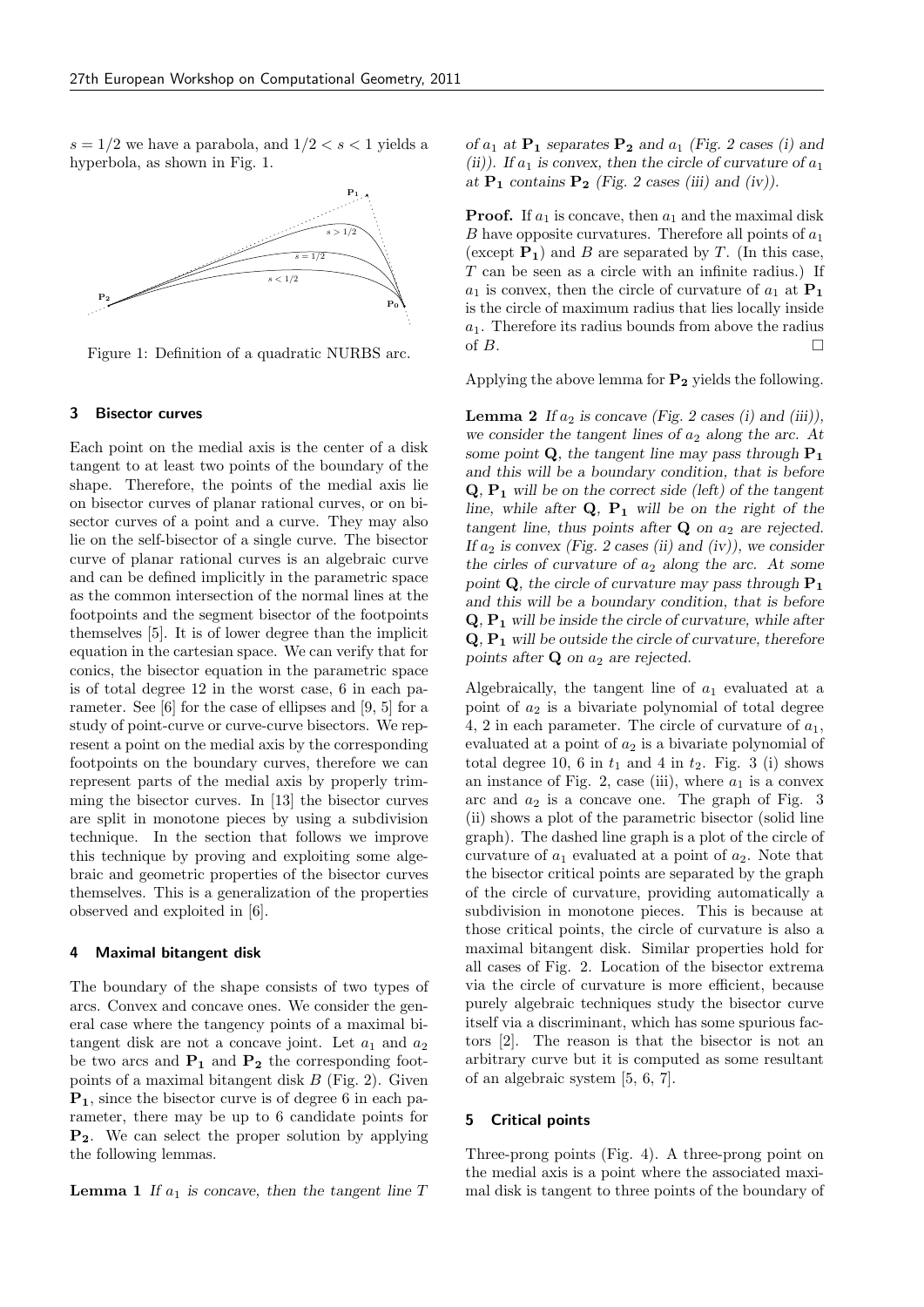

Figure 2: Isolating the proper footpoint.



Figure 3: (i) A convex and a concave arc with the circles of curvature corresponding to parametric bisector extrema. (ii) Parametric bisector and circle of curvature evaluated.

the shape. The points of tangency can be described by an algebraic system. The system can be formulated and solved in a way similar to [7].

Terminal points. They are associated with the circle of curvature at points where the curvature attains a local maximum. These can be considered as degenerate cases of (iii), (iv) and (v) in Fig. 4.

Arc joints. These points are in fact artifacts, due to the fact that a single curve is considered as two or more subcurves. Thus, combinatorially, one has to take into account the MA points corresponding to the arc joints.

Let  $a_1, a_2, a_3$  be three conic arcs on the boundary of the shape, with parameters  $t_1, t_2, t_3$  respectively. We express a tritangent circle to  $a_1, a_2, a_3$  by an algebraic system. Footpoint parameter value  $t_1$  can be expressed as a resultant polynomial the degree of which is shown in table 1. The most difficult case is for three conic arcs, where the degree of the polynomial is 184, as in the case for the Voronoi diagram of ellipses [6]. Table 1 also summarizes the simpler cases, when the second footpoint lies on the same arc, or when one footpoint corresponds to an arc endpoint and therefore it is a fixed rational point. The equations used to describe each algebraic system are i) the normal lines  $N_i$  at the footpoint of arc  $a_i$ , ii) the segment bisector  $M_{ij}$  which is perpendicular to the segment joining the footpoints of  $a_i$  (or endpoint  $p_i$ ) and  $a_j$  (or  $p_j$ ), iii) the bisector curve  $B_{ij}$  of arcs  $a_i$  and  $a_j$  or the self-bisector curve  $B_{ii}$  of arc  $a_i$ .

Computing the footpoint as an algebraic number allows for detection of  $n$ -prong points, that is bifurcation points of degree  $\geq$  3, simply by comparing such algebraic numbers. For example, if there exist a maximal disk tangent to  $a_1, a_2, a_3, a_4$  then the footpoints of the tritangent disks of  $a_1, a_2, a_3$  and  $a_1, a_2, a_4$  on arc $a_1$  are identical.

Finally, the solution of the algebraic systems of table 1 can be accelerated by incorporating the subdivision technique of [8], because after applying lemmas 1 and 2, the bisectors are split in monotone parts.

|               |       |       | $t_2$ $t_3$ $\deg$ .         | equations |                                                                |  |                                                   |          |
|---------------|-------|-------|------------------------------|-----------|----------------------------------------------------------------|--|---------------------------------------------------|----------|
|               | $a_2$ |       |                              |           |                                                                |  | $a_3$   184   $N_1$ $N_2$ $N_3$ $M_{12}$ $M_{13}$ |          |
| $(ii)   p_2$  |       |       |                              |           | $a_3$   36   $N_1$ $N_3$ $M_{12}$ $M_{23}$                     |  |                                                   |          |
| (iii) $ a_1 $ |       |       |                              |           | $a_2$ 32 $N_1$ $N_2$ $M_{12}$ $B_{11}$                         |  |                                                   |          |
| $(iv)   a_2$  |       | $a_2$ |                              |           |                                                                |  | $16 \mid N_1 \quad N_2 \quad M_{12} \quad M_{22}$ | $B_{22}$ |
| $(v)   a_1$   |       | $p_2$ | $8 \mid B_{12} \quad B_{22}$ |           |                                                                |  |                                                   |          |
|               |       |       |                              |           | (vi) $p_2 \quad p_3 \mid 6 \mid N_1 \quad M_{12} \quad M_{13}$ |  |                                                   |          |

Table 1: Degree of footpoints for 3-prong MA points (Fig. 4.)

#### 6 Computing the medial axis

The MA is constructed in a way similar to [12]. Instead of tracing the MA via the boundary of the shape with a predefined precision, we check explicitly each critical point, expressed with an algebraic system, as discussed in the previous section. Thus, we trace the MA in a constant number of steps, depending only on the number of input arcs (and not on some precision threshold).

We conclude with an example applying the above techniques. Consider the 9 control points  $\mathbf{P}_0 \dots \mathbf{P}_7$ ,  $\mathbf{P}_8 \equiv \mathbf{P}_0$  with coordinates  $(1, 5)$ ,  $(-5, 3)$ ,  $(2, -1), (0, -1), (1, -6), (3, 0), (10, 0), (3, 3), (1, 5)$ defining 4 arcs with shape factors  $2/3$ ,  $1/4$ ,  $4/5$ ,  $3/5$  respectively, where arc  $a_{i+1}$  has control points  $({\bf P}_{2i}, {\bf P}_{2i+1}, {\bf P}_{2i+2}), i = 0...3$ , as shown in Fig. 5. We may start from a convex vertex (i.e.,  $P_8$ ) and trace the boundary of the shape, checking for critical points of the medial axis. This way the medial axis is traced edge by edge. Note that there exist two tritangent disks of  $a_1, a_3, a_4$ . However, the dashed one is rejected, as its associated footpoint on  $a_4$  lies after the footpoint of the other tritangent disk, as we move from  $P_8$  to  $P_0$ .